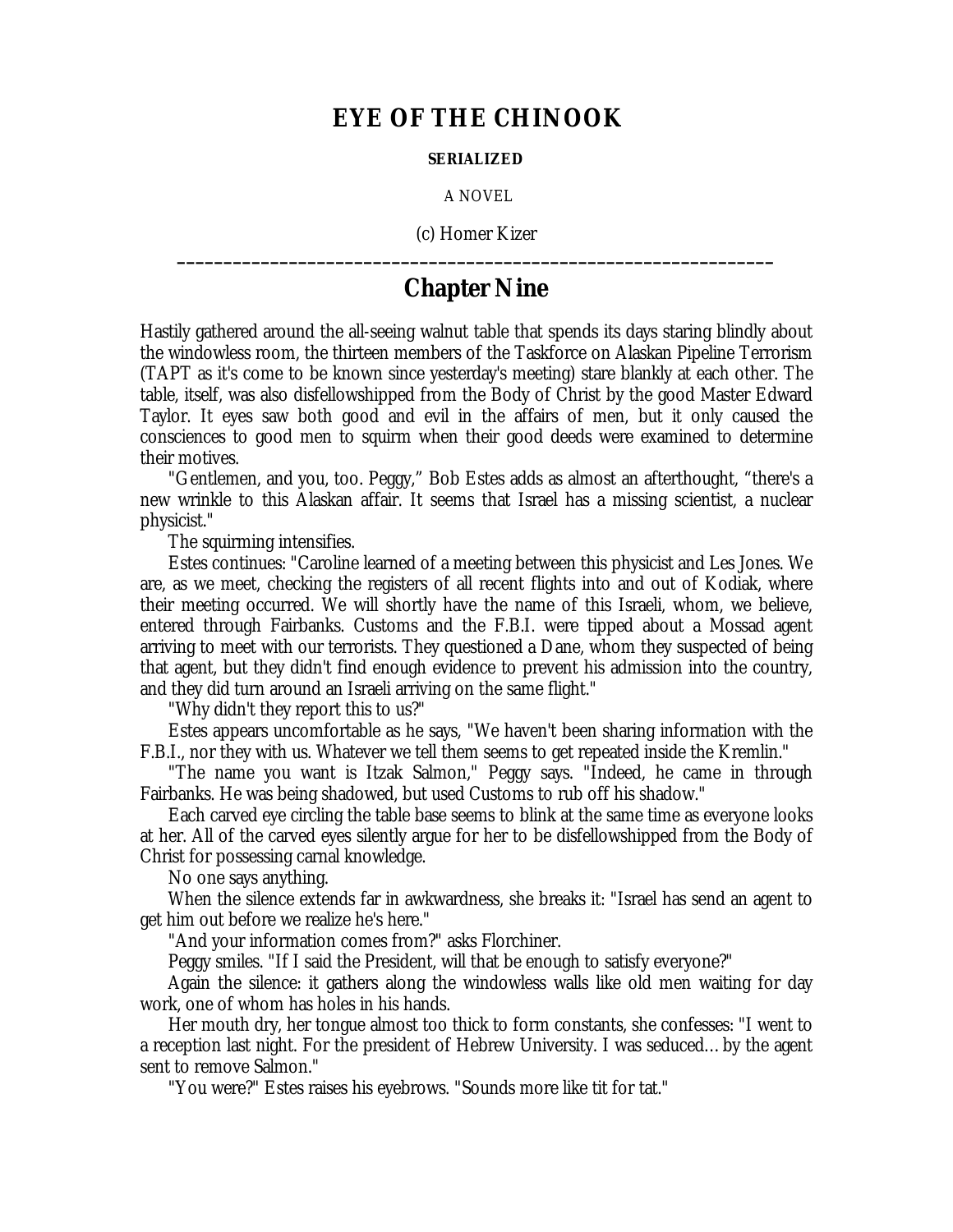"It might have been, but I know this taskforce has a leak as well as the communication problem with the F.B.I. Israel knows about us, and about what we do here. Who's talking?"

Florchiner glances at Estes.

Peggy sees the glance: "So what's going on? What don't the rest of us know? haven't been told? aren't going to be, is that the story?"

The awkwardness of silence again fills the room as the carved eyes stare without blinking at old illusions standing with their backs against the walls, waiting for work, the hiring halls for day laborers closed for the season. Tears seem to form in the corners of the walnut eyes as little clouds drift like cigarette smoke between hell and the ceiling. A tornado spawned by that glance meanders from chair to chair.

"That is it, isn't it? You already know there's a leak, and some of us aren't to be trusted. We aren't privy to all of what's known. This taskforce is window-dressing. We're here to satisfy oversight committees, nothing more. And I'm the token women, you sexIST SONNABITCHES!" She's on her feet to go.

"Sit down." Estes points towards her chair. "We have another problem. Our infamous Committee has learned about the detention center we're building. We're certain they'll reveal its location to the press. We can't allow that. So in the spirit of candor I've called us together to authorize the incarceration and detention of all known participants in this affair. Do any of you have objections? Peggy?"

She's too angry to speak.

"If any of you object, now's the time to speak up. We don't want another Watergate with a deep throat. And we won't have one. No one outside of Alaska, press included, understands what's happening up there. It's the frozen North, a wasteland of igloos and penguins."

Peggy wants to scream, THERE'RE NO PENGUINS IN THE ARCTIC, but says instead, "Before we go farther, I need my status cleared up. How much am I authorized to discuss with this Israeli agent, and why can he tell me more about what happening in my own country and on this taskforce than you can?" She points at Estes' chest. If her finger were a pistol barrel, she'd shoot him right here.

"Give us this Israeli's name and we'll pick him up, hold him for a couple of weeks, then send him home. And maybe some of this is Bob's and my fault for not keeping everyone fully informed."

That is, she knows, as close to getting an apology out of Estes as anyone will ever come. In fact, if she hadn't heard him, she wouldn't believe he just said what he did.

"Name's Ben Levi. He might have diplomatic protection. And the irony is that he's staying at the Watergate."

Estes looks at Florchiner who picks up a phone receiver. Then he tells Peggy, "You should have come to us earlier."

"How much earlier could I have come forward? It all happened last night, this morning."

"You did fine. We'll get him." Estes turns his attention to the members of the taskforce. "Gentlemen, if there are no objections, we'll adjourn until our next scheduled meeting Monday morning.… Bill, will you stay for a moment."

Although she perhaps understands more about detention and internment than anyone else in the room, Peggy decides now is not the time to make an issue of a camp that will be built with or without her being in the information loop. Yes, she objects to the construction of such camps. Yes, at the breakfast table this morning Ben told her about the Urals camp where he lost his life. Yes, she will report this to the President. Yes, by her silence she has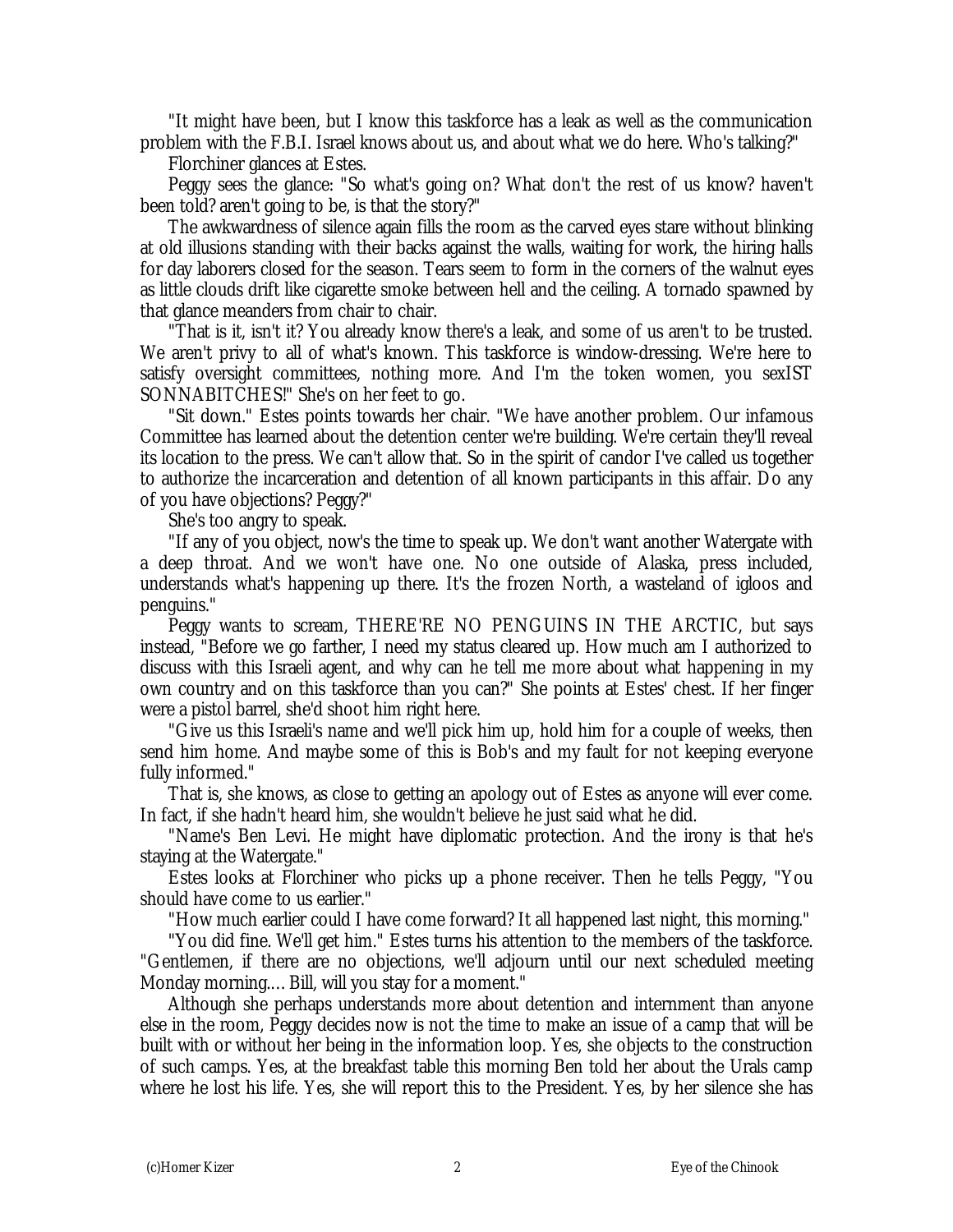approved of TAPT's plan to detain dissidents. And she closes her eyes as she leaves the room.

While the others file silently out, Florchiner changes chairs. Now seated close to Estes, he and Estes wait for the room to empty. When they are last alone, he asks, "Are you sure you did the right thing telling everyone we're building a camp?"

"It's better, after what that damn skirt brought up, to tell everyone now than to have them stumble across some reference to the camp next week or next year. What I want is your feeling about telling Caroline."

"Why not. She's doing a good job for us. I read the transcript of her last phone call. She's penetrated the Committee. And she can be removed if her knowing becomes a problem."

"Then you think we can trust her?"

"I don't see where we have a choice. We might want to send in another agent later, but right now, I think she's capable of handling the situation. And we do have budget considerations. Another person means more money. That peanut farmer already has me cut back to where the bureau bleeds peanut oil."

"I hope you're right. The President will hang us all if you're wrong."

"If I'm wrong, it's nobody's fault but his. He was warned against provoking those dissidents before we rounded up all of their leaders. Now look where we are. We only have three of the twelve names of their little infamous Committee, and we can't locate the one person we know for sure is on that Committee."

"Who's fault is that?"

"Not the Agency's or the Bureau's.… Bob, we fucked ourselves with Gunnarson although we might get him yet, but not with Jones. Those popcycles up there get all the credit for Jones. His disappearance isn't Caroline's fault, isn't ours, isn't the Marshalls. If it's anybody's, it's yours for not telling the hospital of our interest in him."

"Maybe so— but what about this Israeli?"

"Which one?"

"The one up there."

"I don't know what's happened to him. Disappeared. But I doubt he can build a bomb even if he had all the uranium he needed. Hell, it took years and a whole team of scientists for us to build our first one. They might get a little theory, but it takes more than theory to even build a firecracker."

"It bothers me that we haven't seen him."

"Maybe he went down on Jones' boat and is now crab bait."

"How did he get to Kodiak? Somebody would've had to have hauled him so I don't think so. I suspect he's still in the Fairbanks area. And I think we need to send up another agent just to locate him. See what you can do. The best you have."

"I told you, Bob, I don't have the budget for another man."

"The Security Council will cover your shortfall."

"You're determined to send someone north?"

"I am— and I don't want the taskforce to know about him."

"Okay.… I have a man who grew up in Montana, and who's between assignments. He's good. Name's Jim Calkins. He'll fit in like he's an Alaskan himself."

"Send him."

"Instructions?"

"Set him up with a drop. Maybe a post office box at the college there outside of Fairbanks. Get him on his way today."

"Anything else?"